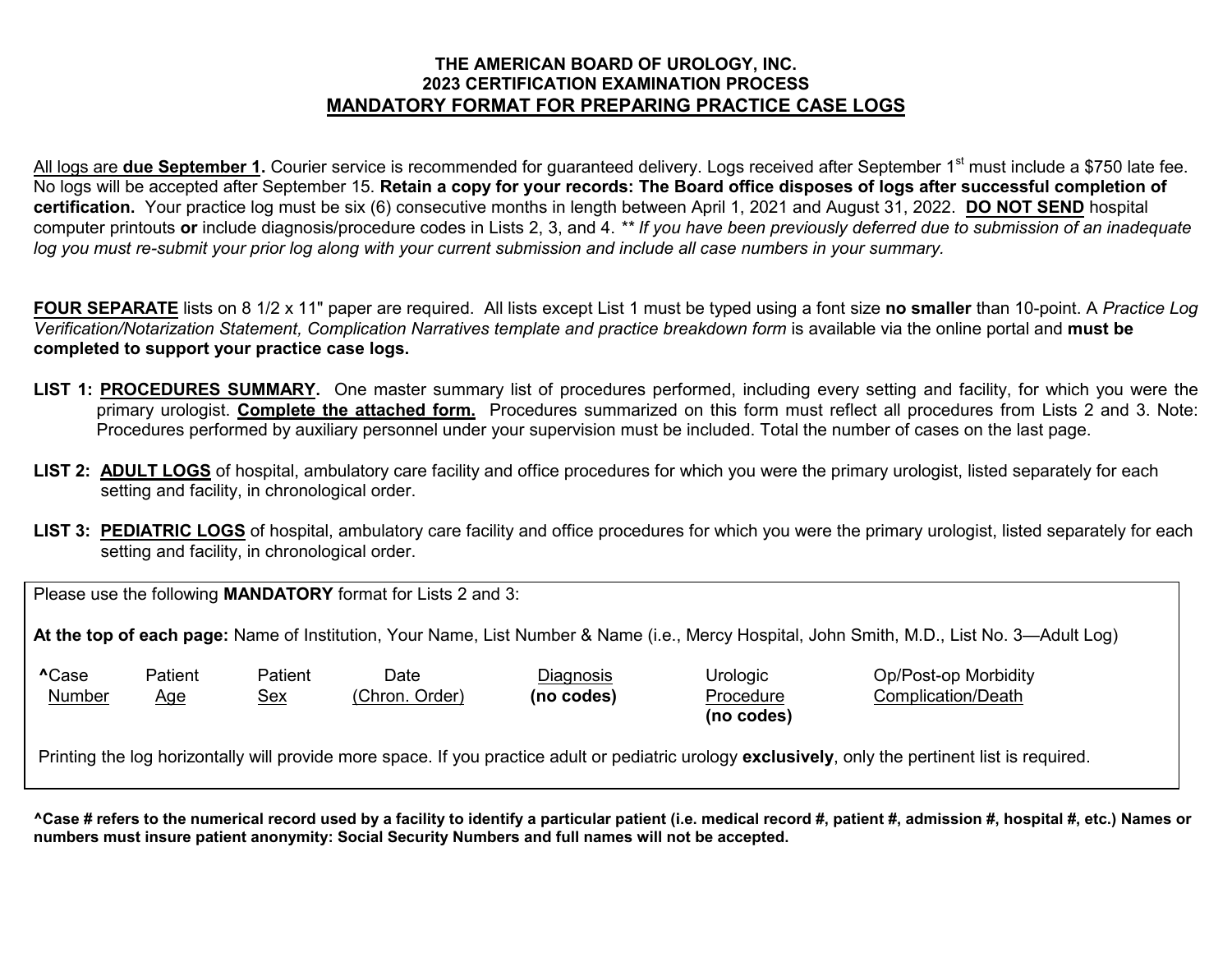### **SAMPLE FORMAT FOR LISTS 2 AND 3:**

Following is a sample of what Lists 2 and 3 should look like. Please note that each setting (that is: hospital, ambulatory care/outpatient facility, and office) should be listed on **separate sheets of paper.** For example: if you performed procedures on adults at two different hospitals, one ambulatory care facility and two offices, you will have five different headings on your List 2. If you also performed pediatric procedures, follow the same format, but label the heading List 3.

## **Example of procedures performed in a hospital:**

| Case # | Age | Sex | ີ<br>Date | <b>Diagnosis</b>   | <b>Procedure</b>       | <b>Complication or</b><br><b>Morbidity or</b><br><b>Mortality</b> |
|--------|-----|-----|-----------|--------------------|------------------------|-------------------------------------------------------------------|
| 112233 | 165 | ΙM  | 6/1/2001  | <b>IBPH</b>        | <b>ITURP</b>           |                                                                   |
| 224455 | 60  | ΙM  | 6/4/2001  | <b>TCC</b> bladder | <b>CBF</b>             |                                                                   |
| 335577 | 145 |     | 6/6/2001  | Kidney donor       | Left donor nephrectomy |                                                                   |

General Hospital, Dr. John Smith, List 2-Adult Log, Hospital Procedures

#### General Hospital Outpatient Clinic, Dr. John Smith, List 2-Adult Log, Ambulatory Care Procedures

| Case #  | Age | <b>Sex</b> | <b>Date</b> | <b>Diagnosis</b>            | <b>Procedure</b>   | <b>Complication or</b><br><b>Morbidity or</b><br><b>Mortality</b> |
|---------|-----|------------|-------------|-----------------------------|--------------------|-------------------------------------------------------------------|
| 1010101 | 60  |            | 6/1/2001    | <b>Hematuria</b>            | <b>ICvstoscopy</b> |                                                                   |
| 1020202 | 48  | M          | 6/2/2001    | <b>Elevated PSA</b>         | <b>ITRNBx</b>      |                                                                   |
| 1030303 | 35  | M          | 6/4/2001    | Kidney Stone                | Lithotripsy        |                                                                   |
| 1040404 | l49 |            | 6/4/2001    | <b>IStress Incontinence</b> | Sling, cystoscopy  |                                                                   |

### **Example of procedures performed in an office:**

Urology Associates of Anytown, Inc., Dr. John Smith, List 2-Adult Log, Office Procedures

| Case #         | Age | <b>Sex</b> | Date     | <b>Diagnosis</b>         | <b>Procedure</b>            | <b>Complication or</b><br><b>Morbidity or</b><br><b>Mortality</b> |
|----------------|-----|------------|----------|--------------------------|-----------------------------|-------------------------------------------------------------------|
| JW11111        | 165 | M          | 6/1/2001 | Urinary retention        | <b>Uroflow</b>              |                                                                   |
| <b>SM22121</b> | 70  | м          | 6/1/2001 | <b>Incontinence</b>      | Needle EMG                  |                                                                   |
| <b>PT21211</b> | 54  |            | 6/1/2001 | <b>Bladder calculus</b>  | <b>Uroflow</b>              |                                                                   |
| RB31414        | 167 | M          | 6/1/2001 | Malignant bladder lesion | <b>Bladder instillation</b> |                                                                   |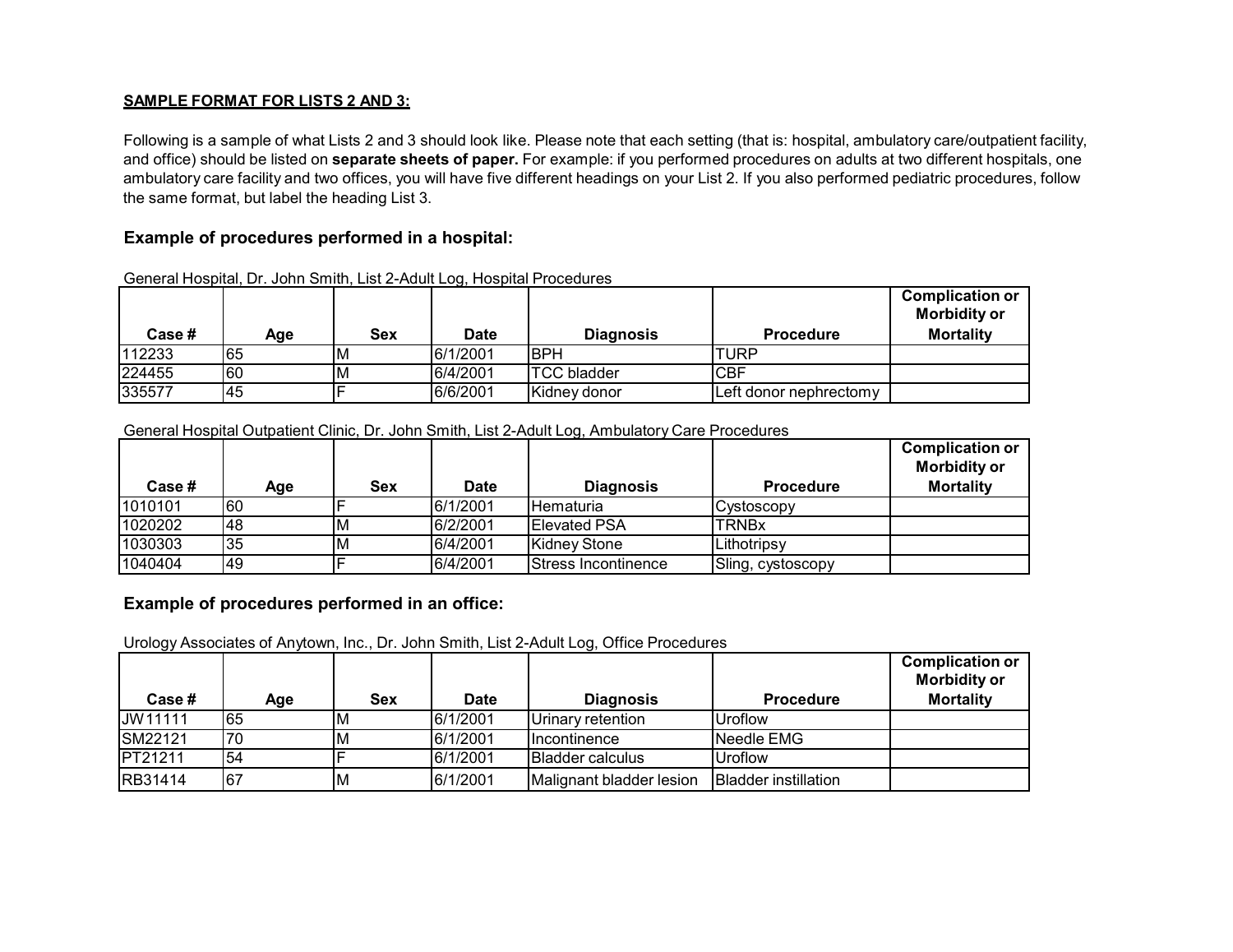Beginning Date: Ending Date:

Procedures performed by:

|           |            |                                                                                                     |                                  |  | Number done |              |  |
|-----------|------------|-----------------------------------------------------------------------------------------------------|----------------------------------|--|-------------|--------------|--|
|           | <b>CPT</b> |                                                                                                     | <b>PEDIATRIC</b><br><b>ADULT</b> |  |             |              |  |
| Procedure | code       | <b>OFFICE</b><br><b>OFFICE</b><br><b>HOSPITAL</b><br><b>HOSPITAL</b><br>. CARE CTRI<br>AMB.<br>AMB. |                                  |  |             | . CARE CTR I |  |

## **LYMPHATIC** (as separate procedure)

| Lymph node biopsy                | 38500 |  |  |  |
|----------------------------------|-------|--|--|--|
| Lymphadenectomy, inguinal        | 38760 |  |  |  |
| Lymphadenectomy, ilioinguinal    | 38765 |  |  |  |
| Lymphadenectomy, pelvic          | 38770 |  |  |  |
| Lymphadenectomy, retroperitoneal | 38780 |  |  |  |
| Other (LYM) (Detail)             | 38999 |  |  |  |
| Other (LYM) (Detail)             |       |  |  |  |

## **ABDOMEN**

| <b>Exploratory laparotomy</b>           | 49000 |  |  |  |
|-----------------------------------------|-------|--|--|--|
| Drainage, retroperitoneal abscess       | 49060 |  |  |  |
| 10 Excision, retroperitoneal tumor/cyst | 49200 |  |  |  |
| Herniorrhaphy, over 5 years             | 49505 |  |  |  |
| 12 Herniorrhaphy, incisional            | 49560 |  |  |  |
| 13 Closure of evisceration              | 49900 |  |  |  |
| 14 Other (ABD) (Detail)                 | 49999 |  |  |  |
| 15 Other (ABD)<br>(Detail)              |       |  |  |  |
| 16 Other (ABD)<br>(Detail)              |       |  |  |  |

#### **ADRENAL**

|    | Adrenalectomy, unilateral      | 60540 |  |  |  |
|----|--------------------------------|-------|--|--|--|
| 18 | <b>Bilateral</b><br>.          |       |  |  |  |
| 19 | <b>Other (ADR)</b><br>(Detail) | 60699 |  |  |  |
| 20 | Other (ADR) (Detail)           |       |  |  |  |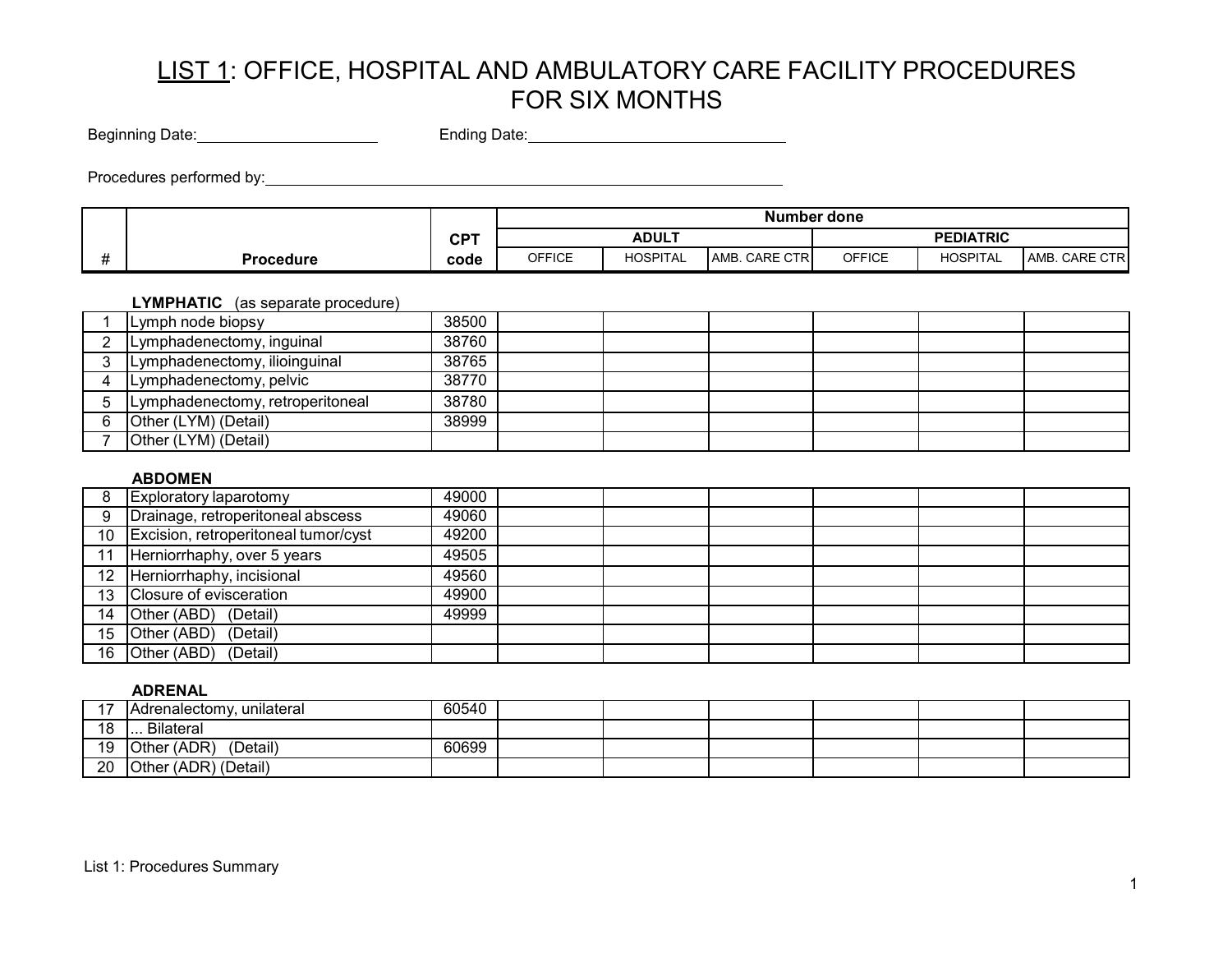|                 |                                 |            |               | <b>Number done</b> |               |               |                  |               |  |  |
|-----------------|---------------------------------|------------|---------------|--------------------|---------------|---------------|------------------|---------------|--|--|
|                 |                                 | <b>CPT</b> |               | <b>ADULT</b>       |               |               | <b>PEDIATRIC</b> |               |  |  |
| #               | <b>Procedure</b>                | code       | <b>OFFICE</b> | <b>HOSPITAL</b>    | AMB. CARE CTR | <b>OFFICE</b> | <b>HOSPITAL</b>  | AMB. CARE CTR |  |  |
|                 | <b>KIDNEY</b>                   |            |               |                    |               |               |                  |               |  |  |
| 21              | Drainage of perineal abscess    | 50020      |               |                    |               |               |                  |               |  |  |
| 22              | Nephrostomy, open               | 50040      |               |                    |               |               |                  |               |  |  |
| 23              | Nephrolithotomy, simple         | 50060      |               |                    |               |               |                  |               |  |  |
| 24              | Nephrolithotomy, staghorn       | 50075      |               |                    |               |               |                  |               |  |  |
| $\overline{25}$ | Pyelolithotomy                  | 50130      |               |                    |               |               |                  |               |  |  |
| $\overline{26}$ | Biopsy, needle                  | 50200      |               |                    |               |               |                  |               |  |  |
| $\overline{27}$ | Renal Biopsy, open              | 50205      |               |                    |               |               |                  |               |  |  |
| 28              | Nephrectomy, simple, unilateral | 50220      |               |                    |               |               |                  |               |  |  |
| 29              | Simple, bilateral               |            |               |                    |               |               |                  |               |  |  |
| 30              | Nephrectomy, radical            | 50230      |               |                    |               |               |                  |               |  |  |
| 31              | Nephroureterectomy              | 50234      |               |                    |               |               |                  |               |  |  |
| 32              | Heminephroureterectomy          | 50240      |               |                    |               |               |                  |               |  |  |
| 33              | Nephrectomy, partial            | 50240      |               |                    |               |               |                  |               |  |  |
| 34              | Renal cyst, unroofing           | 50280      |               |                    |               |               |                  |               |  |  |
| 35              | Harvest of cadaver kidneys      | 50300      |               |                    |               |               |                  |               |  |  |
| 36              | Nephrectomy, donor              | 50320      |               |                    |               |               |                  |               |  |  |
| 37              | Homotransplantation             | 50360      |               |                    |               |               |                  |               |  |  |
| 38              | Autotransplantation             | 50380      |               |                    |               |               |                  |               |  |  |
| 39              | Percutaneous Nephrostomy        | 50395      |               |                    |               |               |                  |               |  |  |
| 40              | Pyeloplasty                     | 50400      |               |                    |               |               |                  |               |  |  |
| 41              | Pyeloplasty plus symphysiotomy  | 50540      |               |                    |               |               |                  |               |  |  |
| 42              | <b>ESWL</b>                     | 50590      |               |                    |               |               |                  |               |  |  |
| 44              | <b>Renal Ultrasound</b>         | 76775      |               |                    |               |               |                  |               |  |  |
| 43              | Other (KID) (Detail)            |            |               |                    |               |               |                  |               |  |  |

### **URETER**

|    | --------                          |       |  |  |  |
|----|-----------------------------------|-------|--|--|--|
| 45 | Ureterolithotomy                  | 50610 |  |  |  |
| 46 | Ureterectomy (separate procedure) | 50660 |  |  |  |
| 47 | <b>I</b> Ureterolysis             | 50715 |  |  |  |
| 48 | <b>Ureteroureterostomy</b>        | 50760 |  |  |  |
| 49 | Transureteroureterostomy          | 50770 |  |  |  |
| 50 | Ureteroneocystostomy, unilateral  | 50780 |  |  |  |

List 1: Procedures Summary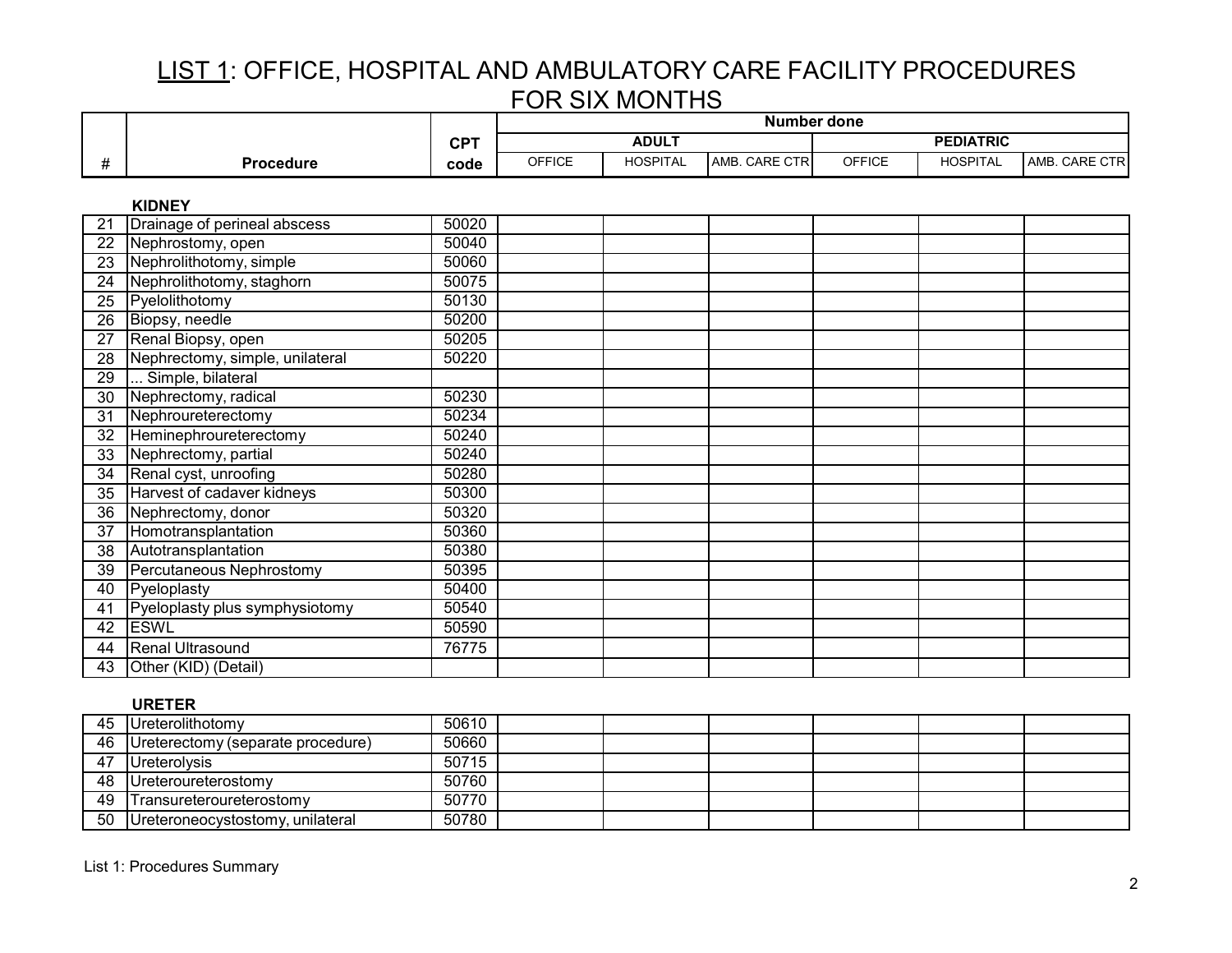|    |                                            |            |               |                 | <b>Number done</b> |               |                  |               |  |
|----|--------------------------------------------|------------|---------------|-----------------|--------------------|---------------|------------------|---------------|--|
|    |                                            | <b>CPT</b> |               | <b>ADULT</b>    |                    |               | <b>PEDIATRIC</b> |               |  |
| #  | <b>Procedure</b>                           | code       | <b>OFFICE</b> | <b>HOSPITAL</b> | AMB. CARE CTR      | <b>OFFICE</b> | <b>HOSPITAL</b>  | AMB. CARE CTR |  |
| 51 | Bilateral                                  |            |               |                 |                    |               |                  |               |  |
|    | Ureteroneocystostomy, with bladder flap or |            |               |                 |                    |               |                  |               |  |
| 52 | hitch                                      | 50785      |               |                 |                    |               |                  |               |  |
| 53 | Ureterosigmoidostomy                       | 50810      |               |                 |                    |               |                  |               |  |
|    | Sigmoid conduit, separate procedure        |            |               |                 |                    |               |                  |               |  |
| 54 | bilateral                                  | 50815      |               |                 |                    |               |                  |               |  |
| 55 | Replacement of ureter with bowel           | 50840      |               |                 |                    |               |                  |               |  |
|    | Cutaneous pyelostomy or ureterostomy,      |            |               |                 |                    |               |                  |               |  |
| 56 | unilateral                                 | 50860      |               |                 |                    |               |                  |               |  |
| 57 | Bilateral                                  |            |               |                 |                    |               |                  |               |  |
| 58 | Other (UTR) (Detail)                       | 53899      |               |                 |                    |               |                  |               |  |
| 59 | Other (UTR) (Detail)                       |            |               |                 |                    |               |                  |               |  |
| 60 | Other (UTR) (Detail)                       |            |               |                 |                    |               |                  |               |  |
| 61 | Other (UTR) (Detail)                       |            |               |                 |                    |               |                  |               |  |

### **BLADDER**

| 62 | Repair of enterovesical fistula             | 44660 |  |  |  |
|----|---------------------------------------------|-------|--|--|--|
| 63 | Cystostomy, trocar                          | 51010 |  |  |  |
| 64 | Cystostomy, open                            | 51040 |  |  |  |
| 65 | Cystolithotomy                              | 51050 |  |  |  |
| 66 | Excision urachal cyst or tumor              | 51500 |  |  |  |
| 67 | Diverticulectomy                            | 51525 |  |  |  |
| 68 | Partial cystectomy                          | 51550 |  |  |  |
|    | Partial cystectomy, with                    |       |  |  |  |
| 69 | ureteroneocystostomy                        | 51565 |  |  |  |
| 70 | Simple cystectomy complete                  | 51570 |  |  |  |
|    | Simple cystectomy with cutaneous            |       |  |  |  |
| 71 | ureterostomy                                | 51580 |  |  |  |
|    | Radical cystectomy with                     |       |  |  |  |
| 72 | ureterosigmoidostomy                        | 51585 |  |  |  |
| 73 | Simple cystectomy with ileal conduit        | 51590 |  |  |  |
| 74 | Radical cystectomy with ileal conduit       | 51595 |  |  |  |
| 75 | Radical cystectomy with continent diversion | 51596 |  |  |  |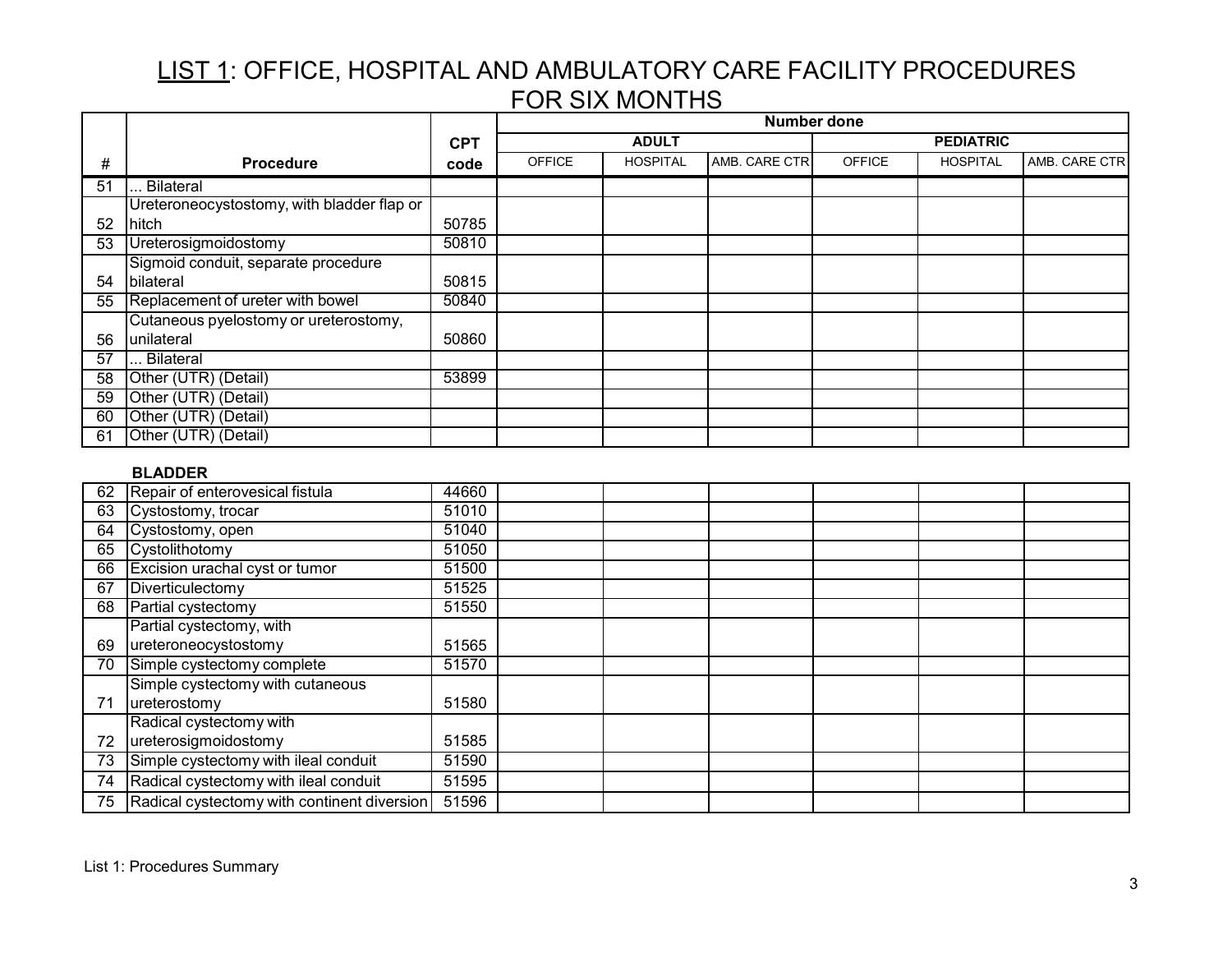|     |                                             |            | <b>Number done</b> |                 |               |               |                  |               |
|-----|---------------------------------------------|------------|--------------------|-----------------|---------------|---------------|------------------|---------------|
|     |                                             | <b>CPT</b> |                    | <b>ADULT</b>    |               |               | <b>PEDIATRIC</b> |               |
| #   | <b>Procedure</b>                            | code       | <b>OFFICE</b>      | <b>HOSPITAL</b> | AMB. CARE CTR | <b>OFFICE</b> | <b>HOSPITAL</b>  | AMB. CARE CTR |
|     | Pelvic exenteration with male urinary       |            |                    |                 |               |               |                  |               |
| 76  | diversion                                   | 51597      |                    |                 |               |               |                  |               |
| 77  | <b>Bladder instillation</b>                 | 51720      |                    |                 |               |               |                  |               |
| 78  | Cystometrics                                | 51725      |                    |                 |               |               |                  |               |
| 79  | Complex cystometrogram                      | 51726      |                    |                 |               |               |                  |               |
| 80  | <b>Uroflowmetrics</b>                       | 51741      |                    |                 |               |               |                  |               |
| 81  | Needle EMG                                  | 51785      |                    |                 |               |               |                  |               |
| 82  | Voiding pressure studies                    | 51795      |                    |                 |               |               |                  |               |
| 83  | Intra-abdominal voiding pressure            | 51797      |                    |                 |               |               |                  |               |
| 84  | Vesical neck plasty                         | 51800      |                    |                 |               |               |                  |               |
| 85  | Urethropexy (Marshall-Marchetti)            | 51840      |                    |                 |               |               |                  |               |
|     | Abdomino-vaginal vesical neck suspension,   |            |                    |                 |               |               |                  |               |
|     | with or without endoscopic control (e.g.,   |            |                    |                 |               |               |                  |               |
| 86  | Stamey, Raz, modified Pereyra)              | 51845      |                    |                 |               |               |                  |               |
| 87  | Repair of rupture                           | 51860      |                    |                 |               |               |                  |               |
| 88  | Cystostomy, closure                         | 51880      |                    |                 |               |               |                  |               |
|     |                                             |            |                    |                 |               |               |                  |               |
| 89  | Repair of vesicovaginal fistula (abdominal) | 51900      |                    |                 |               |               |                  |               |
| 90  | Repair of exstrophy, initial                | 51940      |                    |                 |               |               |                  |               |
| 91  | Enterocystoplasty                           | 51960      |                    |                 |               |               |                  |               |
| 92  | Vesicostomy                                 | 51980      |                    |                 |               |               |                  |               |
| 93  | <b>Bladder biopsy</b>                       | 52204      |                    |                 |               |               |                  |               |
| 94  | <b>Bladder Tumor Fulgeration</b>            | 52224      |                    |                 |               |               |                  |               |
| 95  | Cystourethroscopy with removal of calculus  | 52352      |                    |                 |               |               |                  |               |
| 96  | Cystourethroscopy with lithotripsy          | 52353      |                    |                 |               |               |                  |               |
|     | Urethroplasty with tubularization of        |            |                    |                 |               |               |                  |               |
|     | posterior urethra and/or lower bladder, for |            |                    |                 |               |               |                  |               |
| 97  | incontinence                                | 53443      |                    |                 |               |               |                  |               |
| 98  | Dilation of urethral stricture              | 53620      |                    |                 |               |               |                  |               |
| 99  | Anterior colporrhaphy                       | 57240      |                    |                 |               |               |                  |               |
| 100 | Combined anteroposterior colporrhaphy       | 57260      |                    |                 |               |               |                  |               |
| 101 | Sling operation for stress incontinence     | 57288      |                    |                 |               |               |                  |               |
| 102 | Repair of vesicovaginal fistula (vaginal)   | 57320      |                    |                 |               |               |                  |               |
|     | 103 Other (BLA) (Detail)                    | 53899      |                    |                 |               |               |                  |               |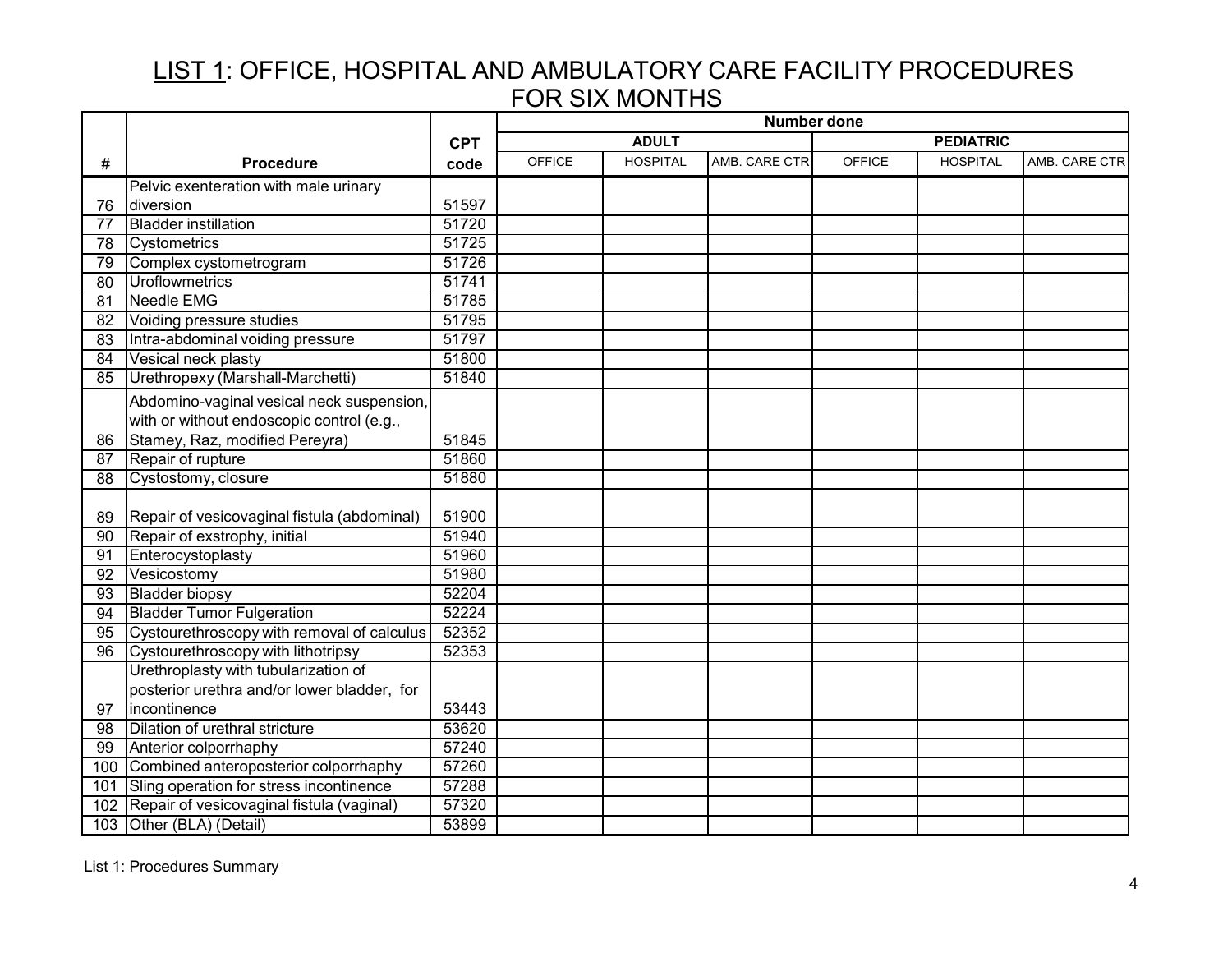|                                 |            | Number done   |                 |               |               |                  |               |  |
|---------------------------------|------------|---------------|-----------------|---------------|---------------|------------------|---------------|--|
|                                 | <b>CPT</b> |               | <b>ADULT</b>    |               |               | <b>PEDIATRIC</b> |               |  |
| <b>Procedure</b>                | code       | <b>OFFICE</b> | <b>HOSPITAL</b> | AMB. CARE CTR | <b>OFFICE</b> | <b>HOSPITAL</b>  | AMB. CARE CTR |  |
| 104 Other (BLA) (Detail)        |            |               |                 |               |               |                  |               |  |
| 105 Other (BLA) (Detail)        |            |               |                 |               |               |                  |               |  |
| 106 Ultrasound of Bladder (PVR) | 76856      |               |                 |               |               |                  |               |  |

### **PROSTATE**

| 107 Needle Bx Prostate                       | 55700 |  |  |  |  |
|----------------------------------------------|-------|--|--|--|--|
| 108 Prostatectomy, perineal, radical         | 55810 |  |  |  |  |
| Prostatectomy, perineal, radical plus pelvic |       |  |  |  |  |
| 109 lymphadenectomy                          | 55815 |  |  |  |  |
| 110 Prostatectomy, suprapubic                | 55821 |  |  |  |  |
| 111 Prostatectomy, retropubic, simple        | 55831 |  |  |  |  |
| 112 Prostatectomy, retropubic, radical       | 55840 |  |  |  |  |
| Prostatectomy, retropubic, radical plus      |       |  |  |  |  |
| 113 pelvic lymphadenectomy                   | 55845 |  |  |  |  |
| 114 Open insertion of radioactive materials  | 55860 |  |  |  |  |
| Percutaneous insertion of radioactive        |       |  |  |  |  |
| 115 Imaterials                               |       |  |  |  |  |
| 116 Other (PRO) (Detail)                     | 55899 |  |  |  |  |
| 117 Other (PRO) (Detail)                     |       |  |  |  |  |
| 118 Other (PRO) (Detail)                     |       |  |  |  |  |

## **URETHRA**

| 119 Closure, urethro-rectal fistula       | 45820 |  |  |  |
|-------------------------------------------|-------|--|--|--|
| Urethrostomy, external (separate          |       |  |  |  |
| 120   procedure)                          | 53000 |  |  |  |
| 121 Urethrostomy, perineal                | 53010 |  |  |  |
| 122 Meatotomy                             | 53020 |  |  |  |
| 123 Incise and drain periurethral abscess | 53040 |  |  |  |
| 124 Biopsy of urethra                     | 53200 |  |  |  |
| 125 Urethrectomy, separate procedure      | 53215 |  |  |  |
| 126 Diverticulectomy (female)             | 53230 |  |  |  |
| 127 Diverticulectomy (male)               | 53235 |  |  |  |
| 128 Excision of urethral prolapse         | 53275 |  |  |  |
| 129 Urethroplasty for anterior stricture  | 53400 |  |  |  |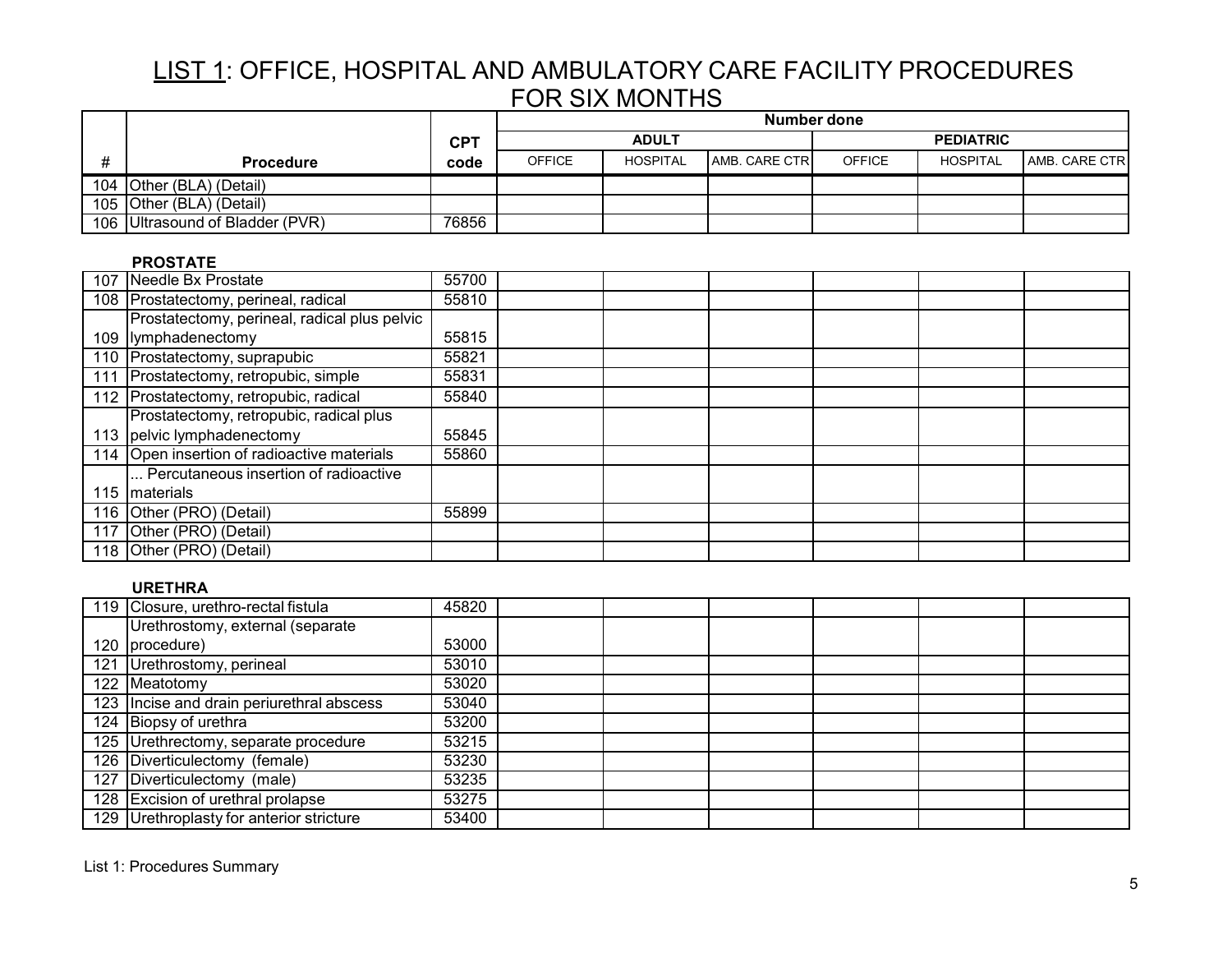|     |                                            |            | <b>Number done</b> |                 |               |               |                  |               |
|-----|--------------------------------------------|------------|--------------------|-----------------|---------------|---------------|------------------|---------------|
|     |                                            | <b>CPT</b> |                    | <b>ADULT</b>    |               |               | <b>PEDIATRIC</b> |               |
| #   | <b>Procedure</b>                           | code       | <b>OFFICE</b>      | <b>HOSPITAL</b> | AMB. CARE CTR | <b>OFFICE</b> | <b>HOSPITAL</b>  | AMB. CARE CTR |
| 130 | Staged                                     | 53405      |                    |                 |               |               |                  |               |
|     | Urethroplasty for anterior stricture, one  |            |                    |                 |               |               |                  |               |
|     | 131 stage                                  | 53410      |                    |                 |               |               |                  |               |
| 132 | Transpubic repair membranous stricture     | 53415      |                    |                 |               |               |                  |               |
| 133 | Perineal                                   |            |                    |                 |               |               |                  |               |
| 134 | Reconstruction for incontinence            | 53440      |                    |                 |               |               |                  |               |
|     | 135 Prosthesis for incontinence            | 53445      |                    |                 |               |               |                  |               |
|     | 136 Meatoplasty                            | 53450      |                    |                 |               |               |                  |               |
| 137 | Repair, urethral injury                    | 53505      |                    |                 |               |               |                  |               |
|     | 138 Fistula repair                         | 53520      |                    |                 |               |               |                  |               |
| 139 | Urethral dilation male sound first         | 53600      |                    |                 |               |               |                  |               |
|     | 140 Urethral dilation female               | 53660      |                    |                 |               |               |                  |               |
|     | Straightening of chordee with or without   |            |                    |                 |               |               |                  |               |
|     | 141   mobilization of urethra              | 54300      |                    |                 |               |               |                  |               |
|     | Chordee correction for first stage         |            |                    |                 |               |               |                  |               |
|     | 142 hypospadias repair                     | 54304      |                    |                 |               |               |                  |               |
|     | 143 Magpi/Mathieu                          | 54322      |                    |                 |               |               |                  |               |
|     | 144 Major urethroplasty                    | 54328      |                    |                 |               |               |                  |               |
|     | 145 Penoscrotal hypospadias                | 54332      |                    |                 |               |               |                  |               |
|     | 146 Repair of epispadias                   | 54380      |                    |                 |               |               |                  |               |
|     | 147 Repair of epispadias with incontinence | 54385      |                    |                 |               |               |                  |               |
|     | 148 Closure, urethro-vaginal fistula       | 57310      |                    |                 |               |               |                  |               |
| 149 | Other (UTA) (Detail)                       | 53899      |                    |                 |               |               |                  |               |
| 150 | Other (UTA) (Detail)                       |            |                    |                 |               |               |                  |               |

## **PENIS**

| 151 Revascularization (microsurgery) | 37788 |  |  |  |
|--------------------------------------|-------|--|--|--|
| 152 Meatotomy: Infant                | 53025 |  |  |  |
| 153 Destruction of lesion, penis     | 54050 |  |  |  |
| 154 Laser destruction, lesion penis  | 54057 |  |  |  |
| 155 Surgical excision, lesion penis  | 54060 |  |  |  |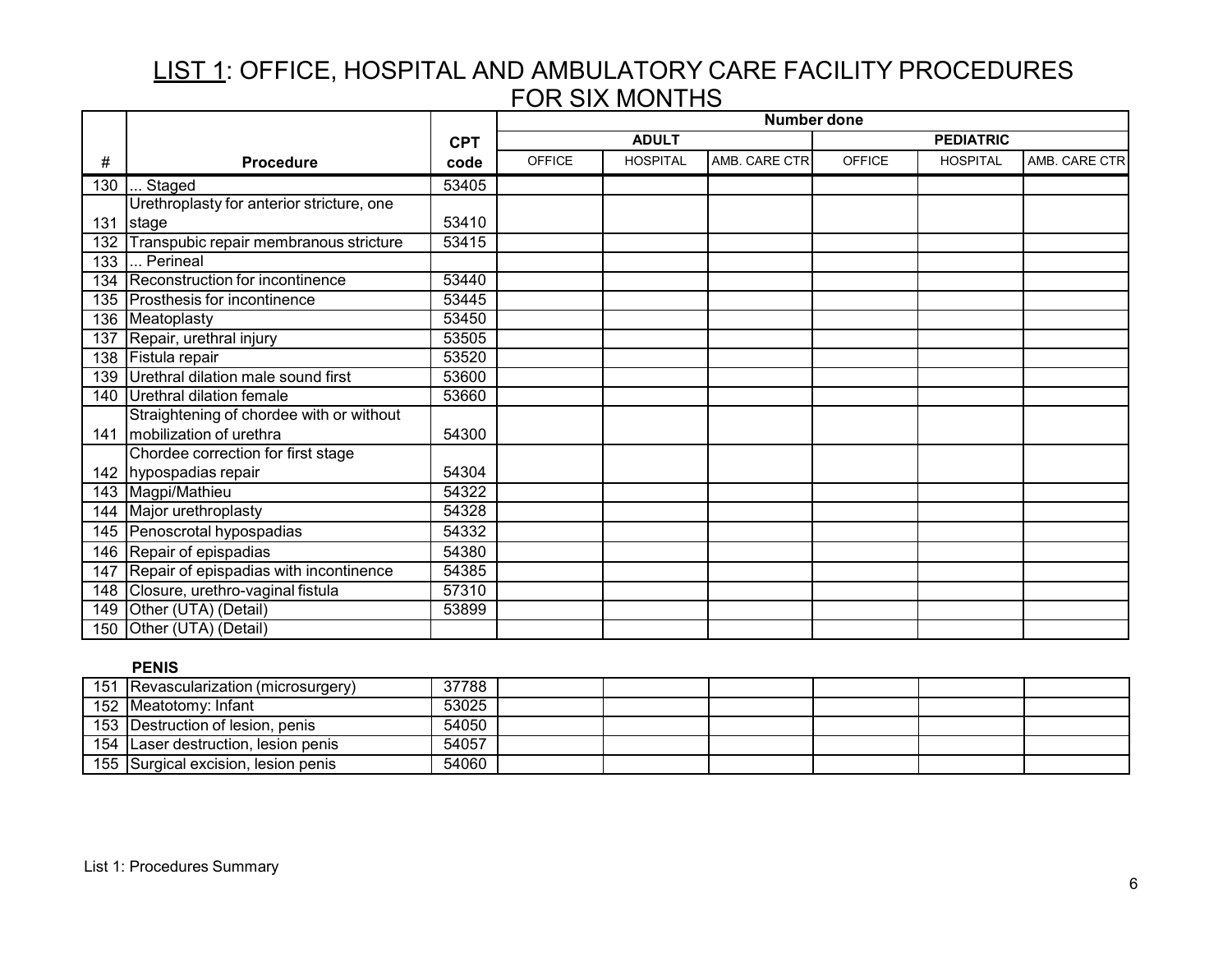|     |                                                      |            | <b>Number done</b> |                 |               |               |                  |               |
|-----|------------------------------------------------------|------------|--------------------|-----------------|---------------|---------------|------------------|---------------|
|     |                                                      | <b>CPT</b> |                    | <b>ADULT</b>    |               |               | <b>PEDIATRIC</b> |               |
| #   | <b>Procedure</b>                                     | code       | <b>OFFICE</b>      | <b>HOSPITAL</b> | AMB. CARE CTR | <b>OFFICE</b> | <b>HOSPITAL</b>  | AMB. CARE CTR |
|     | Destruction of lesion(s), penis (e.g.,               |            |                    |                 |               |               |                  |               |
|     | condyloma papilloma, molluscum,                      |            |                    |                 |               |               |                  |               |
|     | contagiosum, herpetic vesicle), extensive,           |            |                    |                 |               |               |                  |               |
|     | 156 any method                                       | 54065      |                    |                 |               |               |                  |               |
| 157 | Biopsy, penis                                        | 54100      |                    |                 |               |               |                  |               |
| 158 | Amputation, partial                                  | 54120      |                    |                 |               |               |                  |               |
|     | 159 Amputation, complete                             | 54125      |                    |                 |               |               |                  |               |
|     | Amputation plus ilioinguinal                         |            |                    |                 |               |               |                  |               |
|     | 160 (inguinofemoral) lymphadenectomy                 | 54130      |                    |                 |               |               |                  |               |
| 161 | Circumcision, Newborn using clamp                    | 54150      |                    |                 |               |               |                  |               |
| 162 | Circumcision                                         | 54161      |                    |                 |               |               |                  |               |
|     | 163 Rigidity test                                    | 54250      |                    |                 |               |               |                  |               |
|     | 164 Correction of chordee without hypospadias        | 54304      |                    |                 |               |               |                  |               |
|     | 165   Insertion of penile prosthesis, non-inflatable | 54400      |                    |                 |               |               |                  |               |
|     | 166   Insertion of inflatable penile prosthesis      | 54405      |                    |                 |               |               |                  |               |
| 167 | Shunt, cavernosum to saphenous vein                  | 54420      |                    |                 |               |               |                  |               |
|     | 168 Shunt, cavernosum to spongiosum, open            | 54430      |                    |                 |               |               |                  |               |
|     | Shunt, cavernosum to spongiosum,                     |            |                    |                 |               |               |                  |               |
|     | 169   percutaneous                                   | 54435      |                    |                 |               |               |                  |               |
| 170 | Repair of major injury                               | 54440      |                    |                 |               |               |                  |               |
| 171 | Drainage, scrotal wall abcess                        | 55100      |                    |                 |               |               |                  |               |
| 172 | Other (PEN) (Detail)                                 | 55899      |                    |                 |               |               |                  |               |
| 173 | Other (PEN) (Detail)                                 |            |                    |                 |               |               |                  |               |
|     | 174 Other (PEN) (Detail)                             |            |                    |                 |               |               |                  |               |

## **TESTIS**

|     | 175 Biopsy, testis                   | 54505 |  |  |  |
|-----|--------------------------------------|-------|--|--|--|
|     | 176 Excision lesion of testis        | 54510 |  |  |  |
|     | 177 Orchiectomy, simple, unilateral  | 54520 |  |  |  |
|     | 178  Bilateral                       |       |  |  |  |
|     | 179 Orchiectomy, inguinal (radical)  | 54530 |  |  |  |
|     | 180 Reduction plus fixation, torsion | 54600 |  |  |  |
|     | 181 Orchiopexy, unilateral           | 54640 |  |  |  |
| 182 | Bilateral                            |       |  |  |  |

List 1: Procedures Summary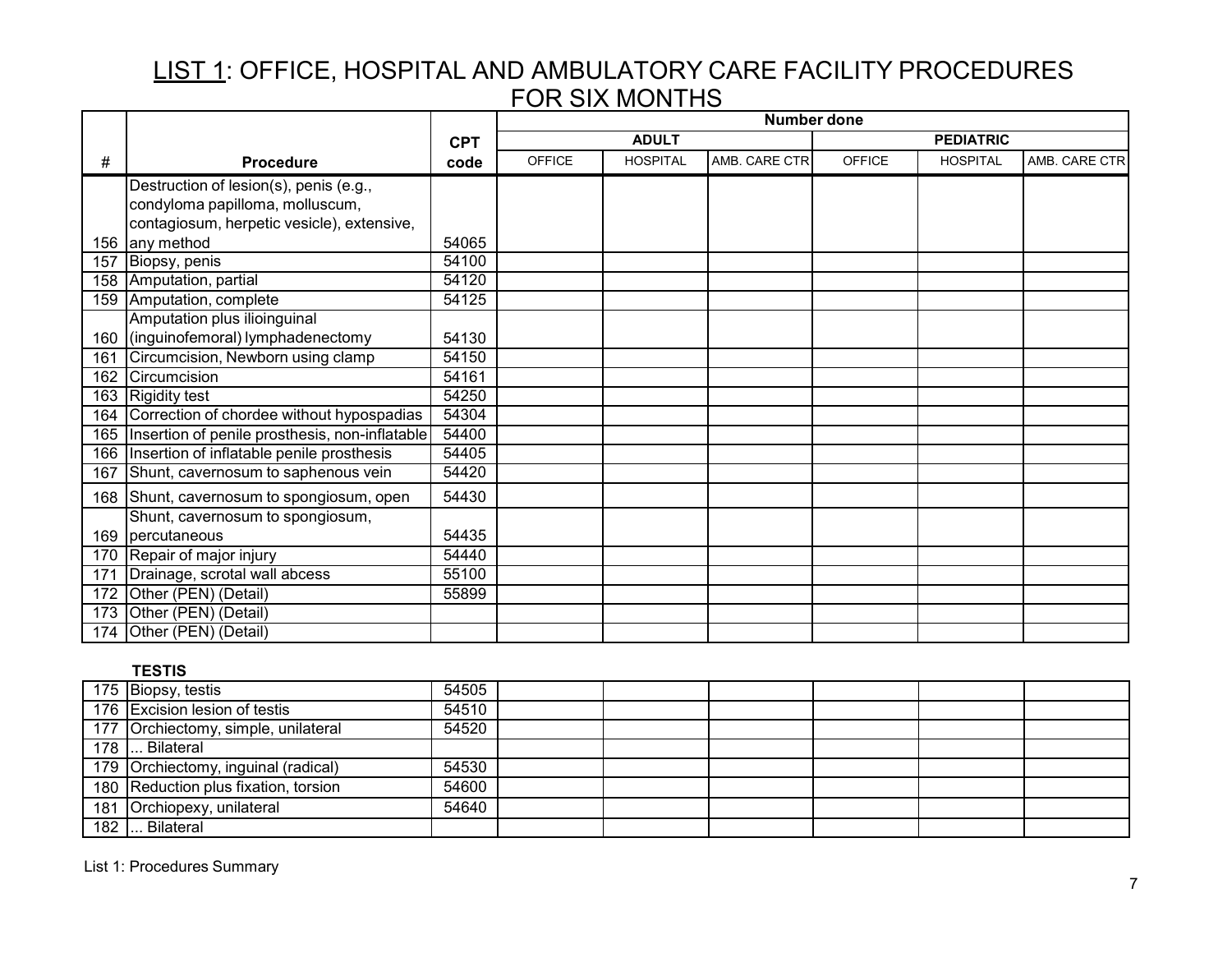|   |                                       |            | Number done   |                 |               |                  |                 |               |  |
|---|---------------------------------------|------------|---------------|-----------------|---------------|------------------|-----------------|---------------|--|
|   |                                       | <b>CPT</b> |               | <b>ADULT</b>    |               | <b>PEDIATRIC</b> |                 |               |  |
| # | <b>Procedure</b>                      | code       | <b>OFFICE</b> | <b>HOSPITAL</b> | AMB. CARE CTR | <b>OFFICE</b>    | <b>HOSPITAL</b> | AMB. CARE CTR |  |
|   | 183 Insertion testicular prosthesis   | 54660      |               |                 |               |                  |                 |               |  |
|   | 184 Repair testis (trauma)            | 54670      |               |                 |               |                  |                 |               |  |
|   | 185 Vasovasostomy                     | 55400      |               |                 |               |                  |                 |               |  |
|   | 186 Vasotomy for vasogram plus biopsy | 55300      |               |                 |               |                  |                 |               |  |
|   | 187 Other (TES) (Detail)              | 55899      |               |                 |               |                  |                 |               |  |
|   | 188 Other (TES) (Detail)              |            |               |                 |               |                  |                 |               |  |

### **EPIDIDYMIS AND SPERMATIC CORD**

| 189 Biopsy epididymis                | 54800 |  |  |  |
|--------------------------------------|-------|--|--|--|
| 190 Excision lesion epididymis       | 54830 |  |  |  |
| 191 Excision spermatocele            | 54840 |  |  |  |
| 192 Epididymectomy, unilateral       | 54860 |  |  |  |
| 193 Epididymovasostomy, unilateral   | 54900 |  |  |  |
| 194 Ligation internal spermatic vein | 55530 |  |  |  |
| 195 Other (EPI) (Detail)             | 55899 |  |  |  |
| 196 Other (EPI) (Detail)             |       |  |  |  |

## **SCROTUM**

| 197 Hydrocelectomy           | 55040 |  |  |  |
|------------------------------|-------|--|--|--|
| 198 Incise and drain abscess | 55100 |  |  |  |
| 199 Resection of scrotum     | 55150 |  |  |  |
| 200 Repair scrotum (trauma)  | 55175 |  |  |  |
| 201 Vasectomy                | 55250 |  |  |  |
| 202 Other (SCR) (Detail)     | 55899 |  |  |  |
| 203 Other (SCR) (Detail)     |       |  |  |  |

### **ENDOSCOPY**

|     | Percutaneous nephroscopy with calculus |       |  |  |  |
|-----|----------------------------------------|-------|--|--|--|
|     | 204 removal or lithotripsy up to 2 cm  | 50080 |  |  |  |
| 205 | … Over 2 cm                            | 50081 |  |  |  |
|     | 206 Percutaneous nephroscopy           | 50551 |  |  |  |
|     | 207 Percutaneous endopyeloplasty       | 50575 |  |  |  |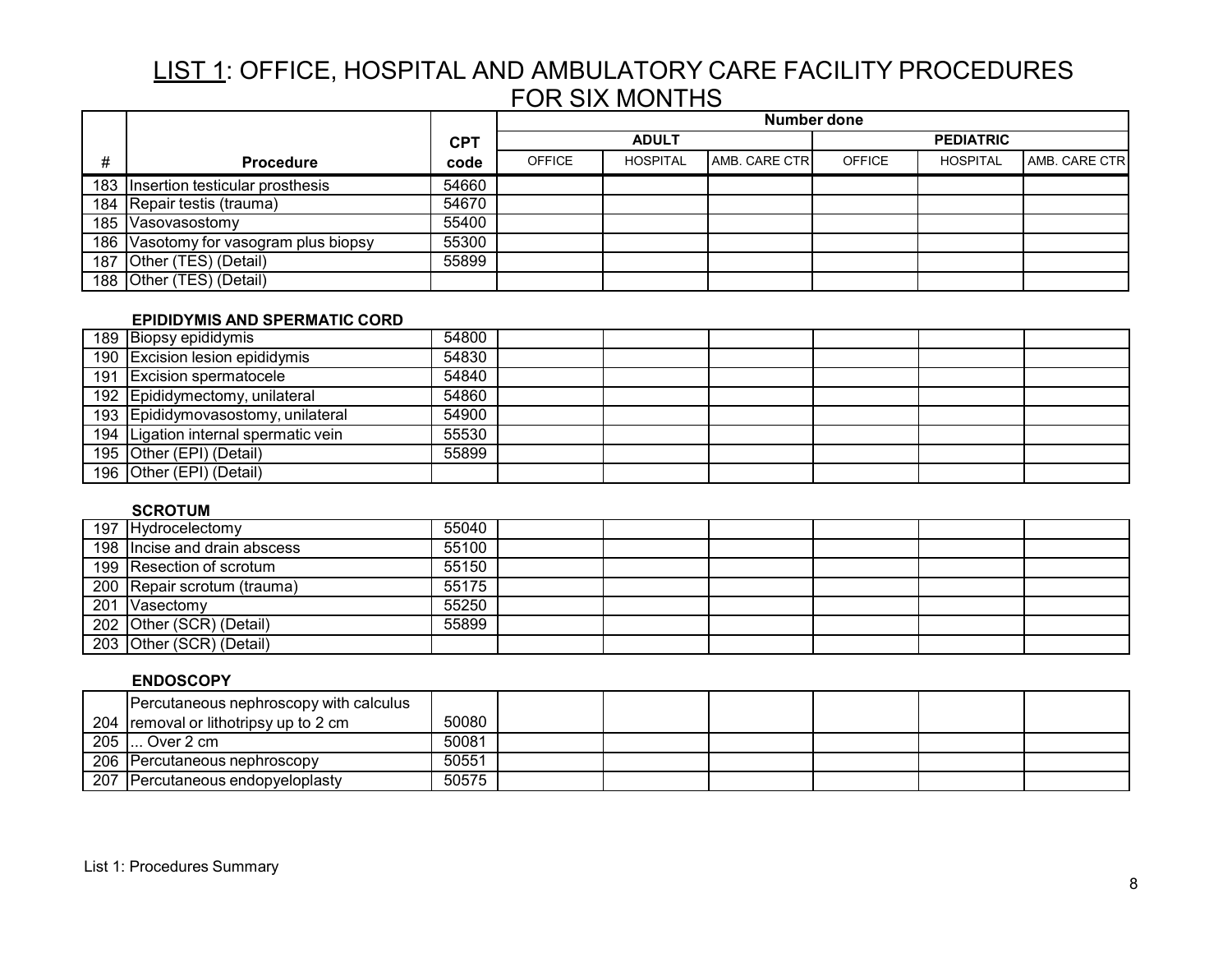|                  |                                                           |                | <b>Number done</b> |                 |               |                  |                 |               |
|------------------|-----------------------------------------------------------|----------------|--------------------|-----------------|---------------|------------------|-----------------|---------------|
|                  |                                                           | <b>CPT</b>     | <b>ADULT</b>       |                 |               | <b>PEDIATRIC</b> |                 |               |
| #                | <b>Procedure</b>                                          | code           | <b>OFFICE</b>      | <b>HOSPITAL</b> | AMB. CARE CTR | <b>OFFICE</b>    | <b>HOSPITAL</b> | AMB. CARE CTR |
|                  | Endoscopic injection of implant material                  |                |                    |                 |               |                  |                 |               |
|                  | into the submucosal tissue of the urethra                 |                |                    |                 |               |                  |                 |               |
| 208              | and/or bladder neck                                       | 51715          |                    |                 |               |                  |                 |               |
| 209              | Cystoscopy                                                | 52000          |                    |                 |               |                  |                 |               |
|                  | 210 Cystoscopy plus ureteral catheterization              | 52005          |                    |                 |               |                  |                 |               |
| 211              | ureter and/or renal pelvis                                | 52007          |                    |                 |               |                  |                 |               |
|                  | 212 Cystoscopy plus cup biopsy, bladder                   | 52204          |                    |                 |               |                  |                 |               |
|                  | 213 Cystoscopy and fulguration                            | 52224          |                    |                 |               |                  |                 |               |
|                  |                                                           |                |                    |                 |               |                  |                 |               |
|                  | 214 Cystoscopy, TUR bladder tumor(s) (<2 cm)              | 52234          |                    |                 |               |                  |                 |               |
| $\overline{215}$ | Medium bladder tumor(s) $(2 - 5$ cm)                      | 52235          |                    |                 |               |                  |                 |               |
|                  | 216  Large bladder tumor(s)                               | 52240          |                    |                 |               |                  |                 |               |
|                  | 217 Cystoscopy, hydrodilation of bladder                  | 52260          |                    |                 |               |                  |                 |               |
|                  | Cystourethroscopy with direct vision                      |                |                    |                 |               |                  |                 |               |
|                  | 218   internal urethrotomy                                | 52276          |                    |                 |               |                  |                 |               |
|                  | Cystoscopy, calibration and dilation,                     |                |                    |                 |               |                  |                 |               |
| 219              | stricture                                                 | 52281          |                    |                 |               |                  |                 |               |
|                  |                                                           |                |                    |                 |               |                  |                 |               |
|                  | Cystourethroscopy with removal of foreign                 |                |                    |                 |               |                  |                 |               |
|                  | body, calculus or ureteral stent from urethra             |                |                    |                 |               |                  |                 |               |
|                  | 220 or bladder (separate procedure) simple<br>Complicated | 52310<br>52315 |                    |                 |               |                  |                 |               |
| 221              | Litholapaxy; crushing or fragmentation of                 |                |                    |                 |               |                  |                 |               |
|                  | calculus by any means in bladder and                      |                |                    |                 |               |                  |                 |               |
|                  | removal of fragments simple, small <2.5                   |                |                    |                 |               |                  |                 |               |
| 222 cm           |                                                           | 52317          |                    |                 |               |                  |                 |               |
| $\overline{223}$ | Large or complicated > 2.5 cm                             | 52318          |                    |                 |               |                  |                 |               |
|                  | 224 Cystoscopy, extraction ureteral calculus              | 52320          |                    |                 |               |                  |                 |               |
|                  |                                                           |                |                    |                 |               |                  |                 |               |
|                  | 225 Cystoscopy with placement of ureteral stent           | 52332          |                    |                 |               |                  |                 |               |
|                  | Cystourethroscopy, with ureteroscopy                      |                |                    |                 |               |                  |                 |               |
|                  | and/or pyeloscopy (includes dilation of the               |                |                    |                 |               |                  |                 |               |
|                  | ureter and/or pyeloureteral junction by any               |                |                    |                 |               |                  |                 |               |
|                  | 226   method)                                             | 52351          |                    |                 |               |                  |                 |               |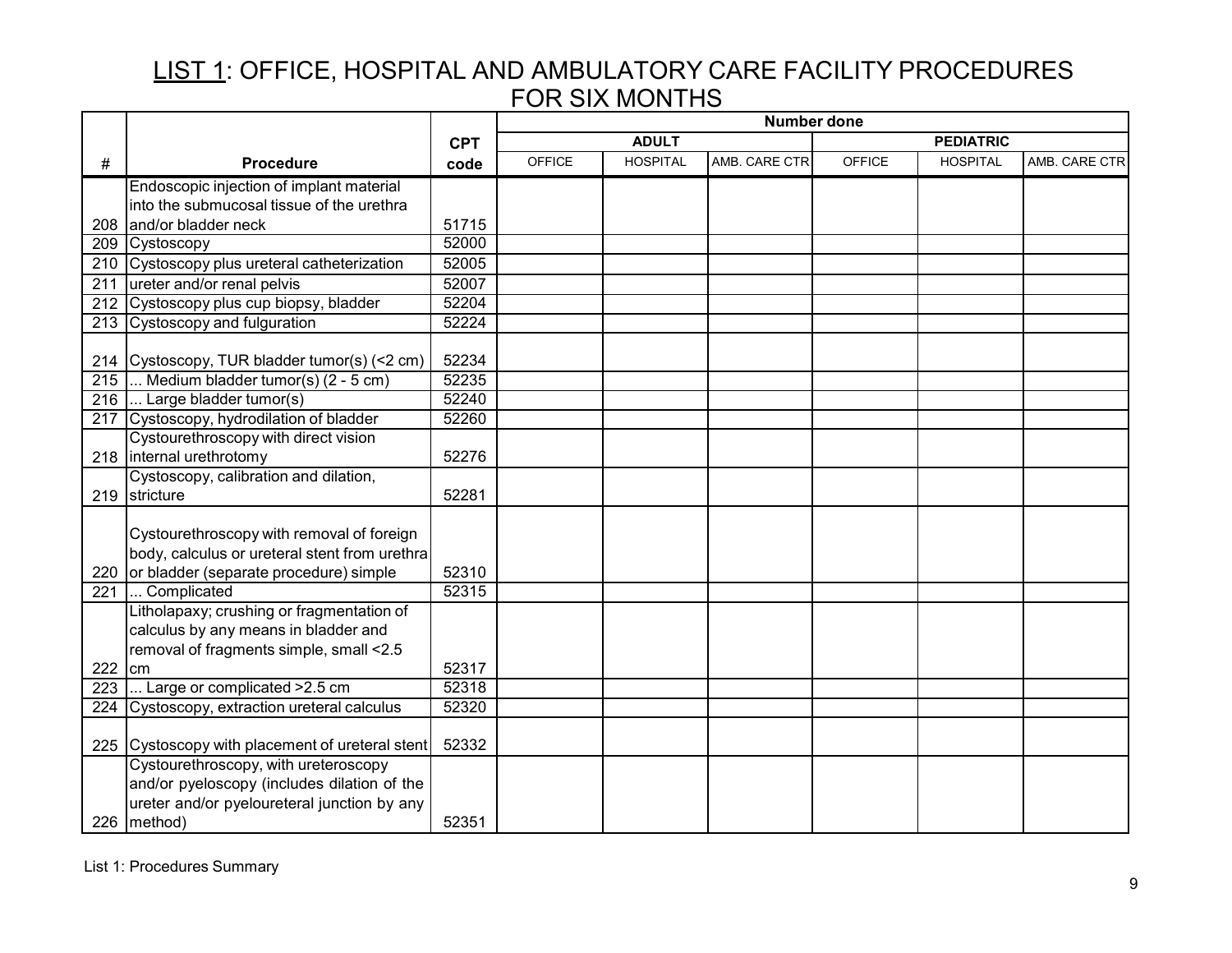|     |                                                                                                                                |            | <b>Number done</b> |                 |               |                  |                 |               |
|-----|--------------------------------------------------------------------------------------------------------------------------------|------------|--------------------|-----------------|---------------|------------------|-----------------|---------------|
|     |                                                                                                                                | <b>CPT</b> | <b>ADULT</b>       |                 |               | <b>PEDIATRIC</b> |                 |               |
| #   | <b>Procedure</b>                                                                                                               | code       | <b>OFFICE</b>      | <b>HOSPITAL</b> | AMB. CARE CTR | OFFICE           | <b>HOSPITAL</b> | AMB. CARE CTR |
| 227 | Ureteroscopy with biopsy or fulguration                                                                                        | 52354      |                    |                 |               |                  |                 |               |
|     | 228 Ureteroscopy with resection of tumor                                                                                       | 52355      |                    |                 |               |                  |                 |               |
|     | Cystourethroscopy, with incision,<br>fulguration, or resection of bladder neck<br>and/or posterior urethra (congenital valves, |            |                    |                 |               |                  |                 |               |
|     | 229 obstructive hypertrophic mucosal folds)                                                                                    | 52400      |                    |                 |               |                  |                 |               |
| 230 | Transurethral incision of prostate                                                                                             | 52450      |                    |                 |               |                  |                 |               |
| 231 | <b>TUR bladder neck</b>                                                                                                        | 52500      |                    |                 |               |                  |                 |               |
| 232 | Transurethral resection of prostate                                                                                            | 52601      |                    |                 |               |                  |                 |               |
|     | TUR for regrowth of obstructive tissue<br>233 longer than one year post-operative                                              | 52630      |                    |                 |               |                  |                 |               |
| 234 | Laser prostatectomy - coagulation                                                                                              | 52647      |                    |                 |               |                  |                 |               |
|     | 235 Laser prostatectomy - vaporization                                                                                         | 52648      |                    |                 |               |                  |                 |               |
| 236 | Other (ENDO) (Detail)                                                                                                          | 53899      |                    |                 |               |                  |                 |               |
| 237 | Other (ENDO) (Detail)                                                                                                          |            |                    |                 |               |                  |                 |               |
| 238 | Other (ENDO) (Detail)                                                                                                          |            |                    |                 |               |                  |                 |               |
| 239 | Other (ENDO) (Detail)                                                                                                          |            |                    |                 |               |                  |                 |               |
| 240 | Other (ENDO) (Detail)                                                                                                          |            |                    |                 |               |                  |                 |               |
| 241 | Other (ENDO) (Detail)                                                                                                          |            |                    |                 |               |                  |                 |               |
|     | 242 Other (ENDO) (Detail)                                                                                                      |            |                    |                 |               |                  |                 |               |

## **LAPAROSCOPY**

| 243 Laparoscopy, diagnostic                      | 49320 |  |  |  |
|--------------------------------------------------|-------|--|--|--|
| 244   Laparoscopic lymphadenectomy/pelvic        | 38571 |  |  |  |
| 'Laparoscopic                                    |       |  |  |  |
| lymphadenectomy/retroperitoneal, single or       |       |  |  |  |
| 245 multiple                                     | 38570 |  |  |  |
|                                                  |       |  |  |  |
| Laparoscopic                                     |       |  |  |  |
| 246  lymphadenectomy/retroperitoneal, bilateral  | 38571 |  |  |  |
| 247 Laparoscopic repair of inguinal hernia       | 49650 |  |  |  |
|                                                  |       |  |  |  |
| 248   Laparoscopic ligation of spermatic vessels | 55550 |  |  |  |